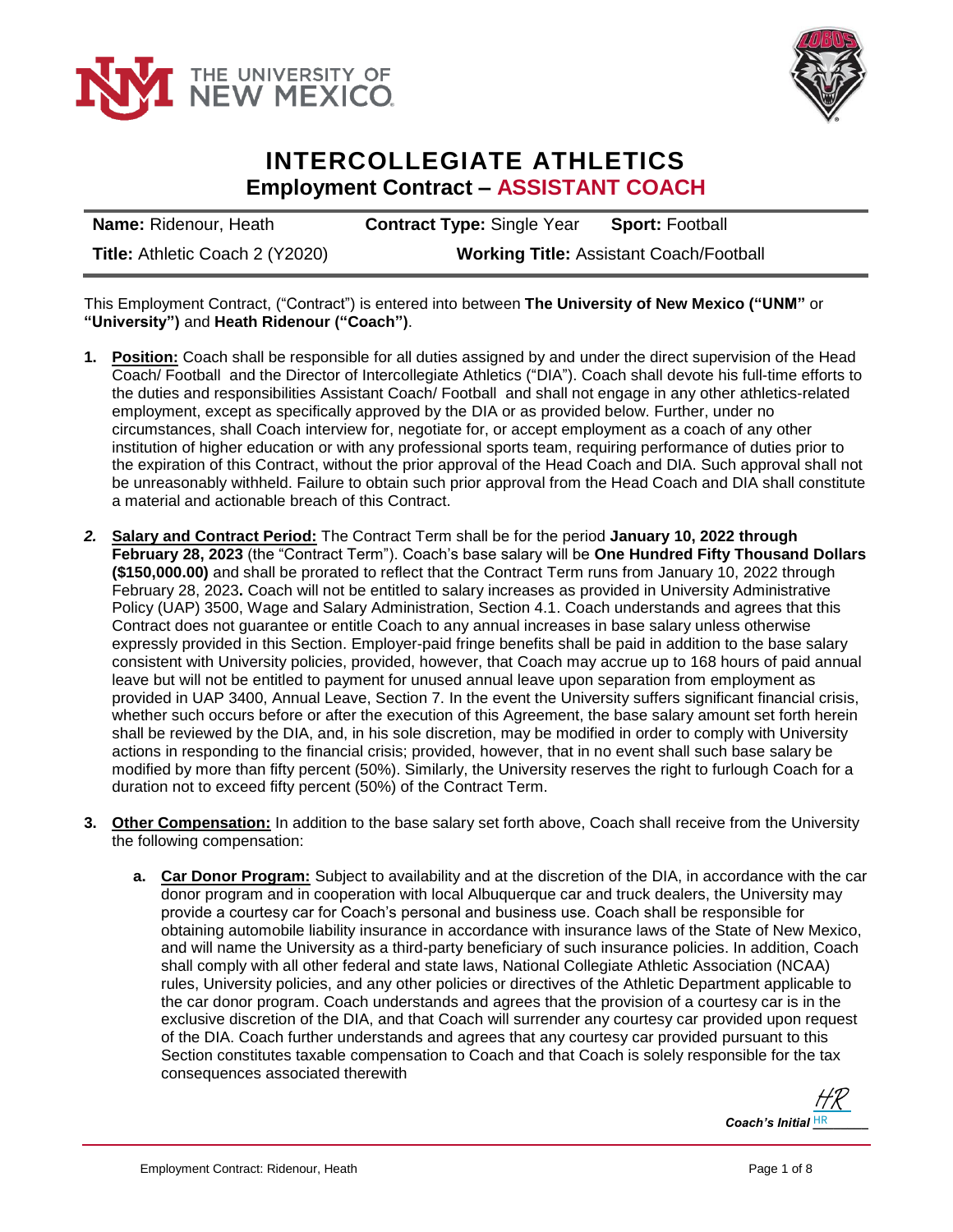- **b. Travel:** At the DIA's sole discretion, Coach's spouse or domestic partner (as described in UAP 3790, Domestic Partners) and minor dependent children (together, "Family Members") may be added to the official University travel party for regular season away and post-season games within the continental United States. Travel costs for Family Members (including but not limited to costs of transportation, lodging, food and incidentals) shall be at Coach's expense, unless determined by the DIA, in his sole discretion, that funds and logistics allow for the University to provide for any or all of such costs. Coach understands and agrees that any value received by Coach under this provision likely is taxable compensation to Coach, and that Coach is solely responsible for the tax consequences associated therewith.
- **4. Incentive Salary:** An incentive payment is a direct payment over and above the Coach's base salary, in an amount to be determined by the DIA subject to the approval of the University President or designee and subject to availability of funds. Coach is eligible for an incentive payment upon achieving performance criteria established by the DIA in his exclusive discretion, and which are subject to annual review and revision by the DIA. Coach will be eligible for such incentive salary payments after completing the Contract Term in which the incentive is earned. Incentive payments, if any, will be paid no later than **ninety (90)** days after the end of the Contract Term. In order to be eligible for incentive payments under this provision, Coach must be currently employed by the University at the time that the incentive payment is due. Coach understands and agrees that incentive payments, if any, are taxable compensation to Coach and that Coach is solely responsible for the tax consequences associated therewith.
- **5. Independent Income:** Subject to compliance with Athletics Department, University, MWC and NCAA policies, as currently in force and from time to time amended, and with advance written permission of the DIA, Coach may earn other athletics-related income during the period of this Contract only as set forth below. Coach understands and agrees that such activities are independent of Coach's University employment and the University shall have no liability or responsibility for any claims arising therefrom. Coach agrees to indemnify the University and hold it harmless from any claims arising out of any independent contractual or other business and/or employment arrangements with third parties. Coach's advance written requests pursuant to this Section shall include the sources and amounts of any independent income contemplated by this Section. Coach understands and agrees that Coach is solely responsible for any tax liability associated with such activities.

With the written permission of the DIA, Coach may organize and conduct or be employed by a camp, clinic, lessons, or sports league pursuant to the Athletics Department's summer camp policy. Coach understands and agrees to comply with all generally applicable University policies, NCAA and MWC rules, as well as the terms UNM Athletics' Camp Manual Policy and Procedures provided by the UNM Athletics Compliance office. Coach acknowledges that these policies, procedures and rules include, but are not limited to policies and rules regarding: licensing of University logos, trademarks, copyrighted material and the images and likenesses of University students and employees; income reporting; background checks; minors on campus; discrimination and harassment; and the appropriate use of University facilities. These activities are performed in addition to Coach's assigned duties and responsibilities, and shall not interfere with those assigned duties and responsibilities. Coach shall receive no compensation from the University in connection with these activities. Coach understands and agrees that Coach is solely responsible for any tax liability associated with such activities and that the University shall have no liability or responsibility for any claims arising therefrom. Coach shall be responsible for obtaining general liability insurance in accordance with insurance laws of the State of New Mexico, and will name the University as a third-party beneficiary of such insurance policies. Coach agrees to indemnify the University and hold it harmless from any claims arising out of any camprelated activities.

**6. Duties and Responsibilities:** Under the supervision and direction of the Head Coach/ Football and the DIA, Coach shall be responsible for assisting the Head Coach to achieve, in an efficient and effective manner, the goals and objectives of the University's Intercollegiate Football Program and the Department of Intercollegiate Athletics as established by the DIA. Said goals and achievements shall be in concert with the mission of the Department of Intercollegiate Athletics and the University, including the planning development, implementation and maintenance of an NCAA Division I Football program that is characterized by excellence,

*Coach's Initial HR* HR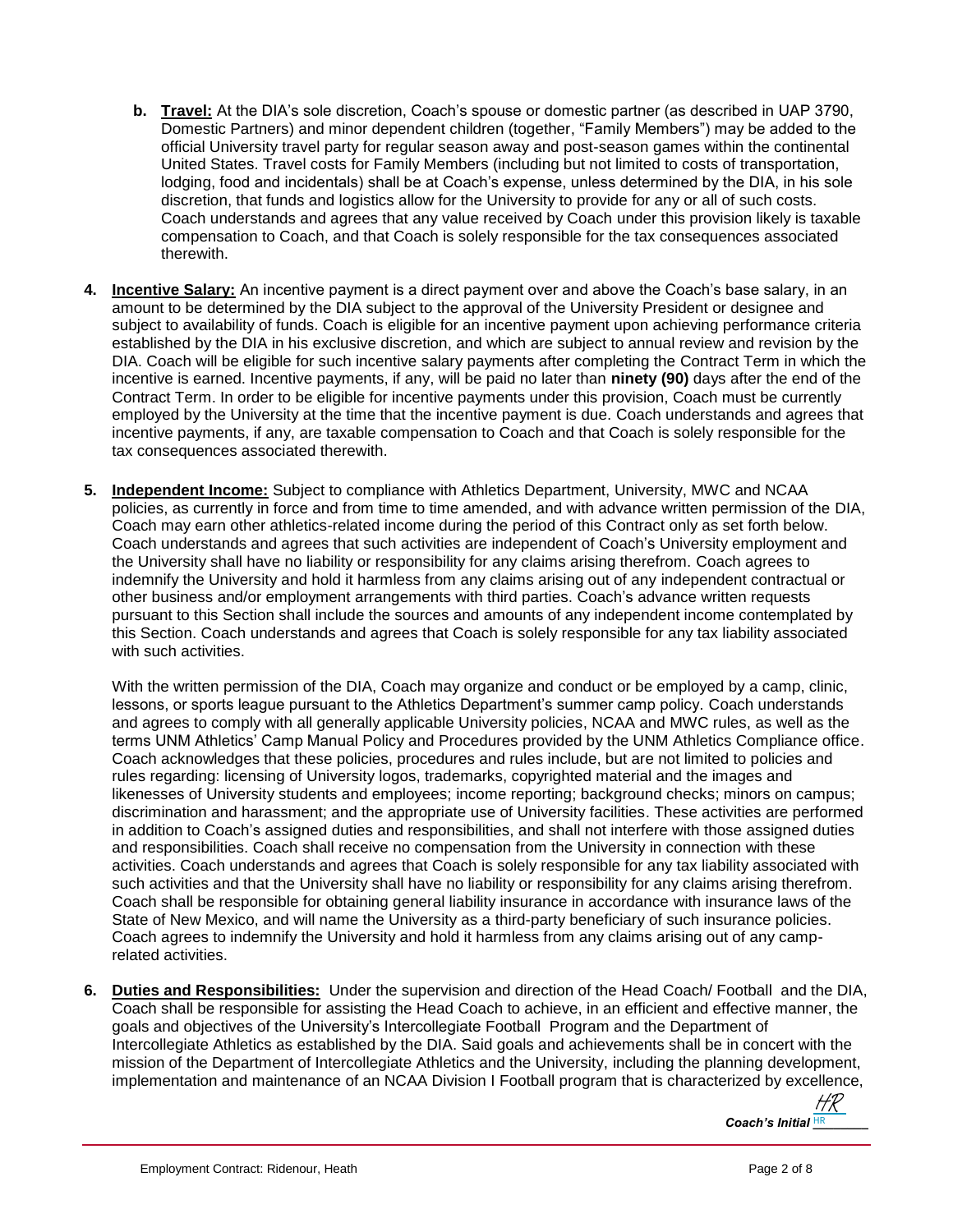exemplified by academic achievement and development of character, maturity and a sense of fair play in Football. To that end:

- **a.** Coach shall perform his duties and responsibilities under this Contract to the reasonable satisfaction of the Head Coach and DIA, including but not limited to, assisting the Head Coach in the recruitment of student athletes consistent with all NCAA and MWC regulations, coaching and instruction of student athletes as well as all responsibilities normally associated with and performed by an Assistant Coach to the Head Coach of an NCAA Division I Football program at a member institution of the Mountain West Conference or other major NCAA Division I institution. Coach agrees to maintain a courteous and collegial working relationship with Athletics Department and University staff and faculty. Coach shall perform all duties set forth in this Contract and reasonably assigned by the Head Coach/ and DIA including, without limitation, assisting in the development and implementation of recruiting plans and strategies consistent with all applicable NCAA and MWC regulations; and, in general shall be responsible for evaluating, recruiting training conditioning, instructing, supervising, disciplining and coaching student athletes to prepare them to compete in the MWC and against college competition at the national level.
- **b.** Coach shall be responsible for assisting the Head Coach and use his best efforts to ensure that institutional control of the Football program is sustained through the development, implementation and maintenance of a vigorous and effective program for compliance with all NCAA, and MWC regulations and bylaws, and all policies of the University.
- **c.** Coach shall act and speak positively about the University and the University's athletic programs in private and public forums.
- **d.** Coach shall perform his duties and responsibilities while comporting himself at all times in a professional and personal manner consistent with good sportsmanship and with the high moral, ethical and academic standards of the University and the Department, the MWC, and the NCAA.
- **e.** At no time shall Coach be involved in discreditable conduct that is inconsistent with professional standards of the University, or that is seriously prejudicial to the best interests of the University, or that violates the University's mission in a substantive manner.
- **f.** Coach shall exercise due care such that any personnel under his responsibility or supervision shall comport themselves in a similar manner.
- **g.** Coach shall make every reasonable effort to ensure that all student athletes' academic requirements are met in cooperation with and in support of the University faculty and administration.
- **h.** Coach recognizes and supports the importance to the University of its academic policies, standards and requirements and Coach hereby agrees to abide by and support these and any future academic standards adopted by the University, in all aspects of his duties and set forth herein.
- **i.** Coach shall not disclose or use any secret, proprietary, or confidential information about the University or its business affairs or activities, all of which shall be deemed "confidential information," except during the term hereof and then only for the benefit of the University.
- **j.** Coach, as a recognized and notable spokesperson for intercollegiate athletics and education, shall support the University administration mission, policies and decisions, in all of his dealing and activities with the public
- **7. Conduct of Athletics Personnel:** Coach, hired to administer, conduct, and/or coach intercollegiate athletics, shall act with honesty and sportsmanship at all times in promoting the honor and dignity of fair play in the

Coach's Initial **HR** [HR](https://secure.na2.echosign.com/verifier?tx=CBJCHBCAABAAOpaRKjStyxWiL972KAJQZ4fGi4x3YH9l)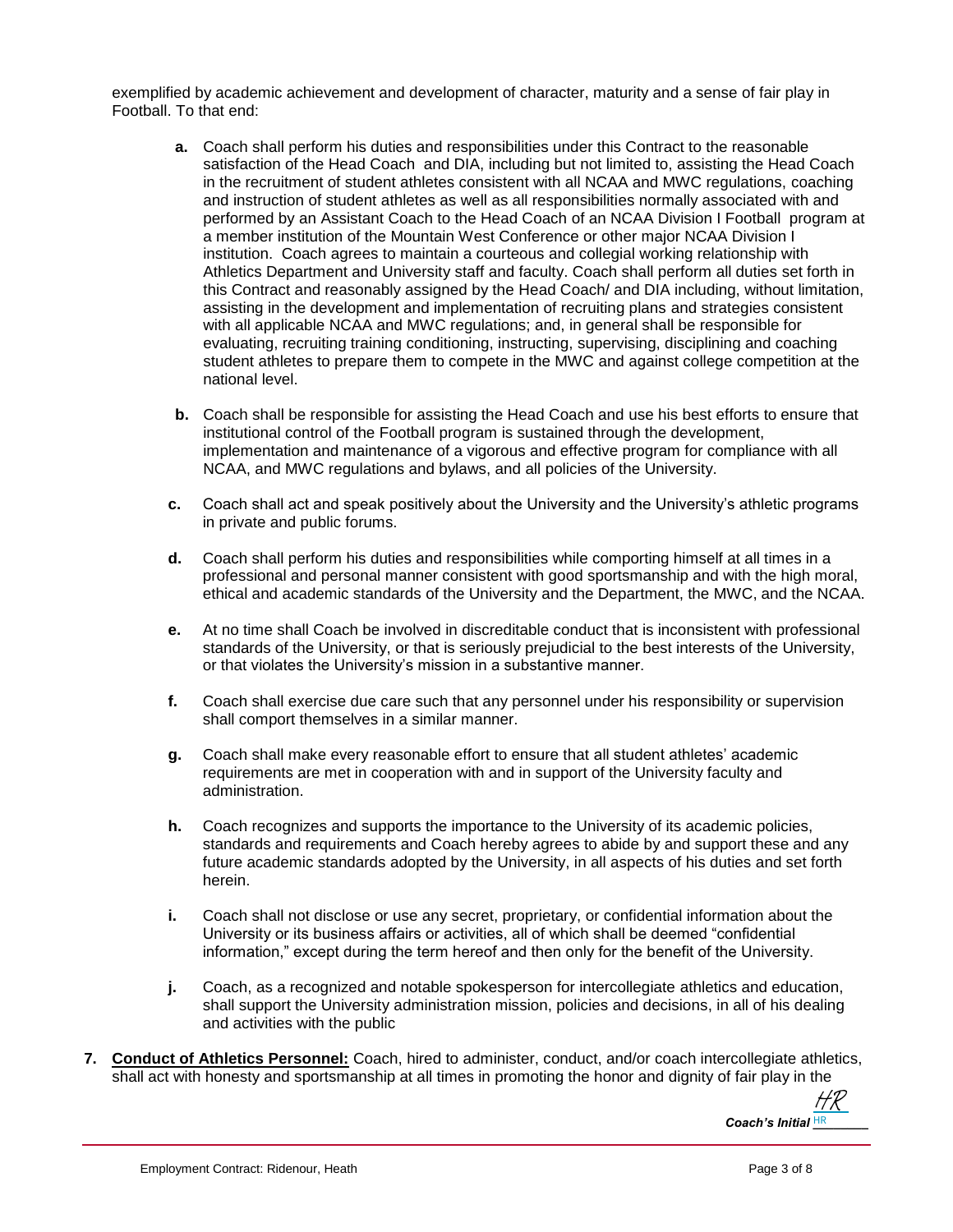context of the high standards associated with collegiate competitive sports. Coach understands and agrees that honesty and sportsmanship at all times, and the promotion of the honor and dignity of fair play in the context of the high standards associated with collegiate competitive sports, are material to this Contract, and that any conduct that undermines these values may be grounds for discipline, which can include termination for cause in accordance with Section 11.

Coach acknowledges that negative statements concerning the Athletics Department, the University, and the State of New Mexico made to the media or in public may be detrimental to recruiting, fundraising, and the morale of coaches, staff and players in the Football program and other programs of intercollegiate athletics and the reputation of the University. Therefore, Coach agrees that Coach is highly encouraged that whenever appropriate and in a timely manner, will first direct any complaint or criticism that Coach may have of a particular University Sports Program, the Athletics Department or the University to the DIA before directing the complaint or criticism to anyone else. This shall not prohibit Coach from making communications protected by whistleblower laws. Further, Coach shall make reasonable efforts to project a positive image with respect to the University, Athletics Department, and Football Program. Any conduct that disparages the Football Program, Athletics Department or the University may be grounds for discipline, which can include termination for cause in accordance with Section 11.

Coach shall not engage in activities or conduct injurious to the reputation of the University, including without limitation, repeatedly conveying to one person, or conveying to an assembled public group, negative information concerning the University.

- **8. Unethical Conduct:** Coach will refrain from unethical conduct. Unethical conduct may include, but is not limited to, the following examples of misconduct:
	- **a.** Refusal to furnish information relevant to an investigation of a possible violation of an NCAA regulation when requested to do so by the NCAA or the University;
	- **b.** Involvement in arranging for fraudulent academic credit or false transcripts for a prospective or an enrolled student-athlete;
	- **c.** Involvement in offering or providing a prospective or an enrolled student-athlete an improper inducement or extra benefit or improper financial aid;
	- **d.** Furnishing the NCAA or the University false or misleading information concerning Coach's involvement in or knowledge of matters relevant to a possible violation of an NCAA regulation;
	- **e.** Receipt of benefits by Coach for facilitation or arranging a meeting between a student-athlete and an agent, financial advisor, or a representative of an agent or advisor (e.g., "runner");
	- **f.** Refusal to furnish information relevant to an investigation of a possible violation of federal or state law or University policy when requested to do so by lawfully authorized federal or state agents or University officials or when otherwise required to report under University policy; or
	- **g.** Refusal to comply with regulatory or policy requirements, including but not limited to the reporting requirements imposed by the Jeanne Clery Disclosure of Campus Security Policy and Campus Crime Statistics Act, Title IX of the Education Amendments of 1972 (the "Clery Act"), and any and all University policies relating thereto.

Coach's agreement to refrain from unethical conduct is a material term of Coach's employment and this Contract. Coach expressly understands and acknowledges that unethical conduct is sufficient justification for Termination of Contract for Cause as described in Section 11.

**9. Compliance With Laws, Policies, Rules and Regulations:** Coach shall be responsible for being fully knowledgeable of, and being in full compliance with, the policies, rules, and regulations of the University, the MWC, or any other conference with which the University may elect to affiliate, the NCAA (as they are

*Coach's Initial* **HR** [HR](https://secure.na2.echosign.com/verifier?tx=CBJCHBCAABAAOpaRKjStyxWiL972KAJQZ4fGi4x3YH9l)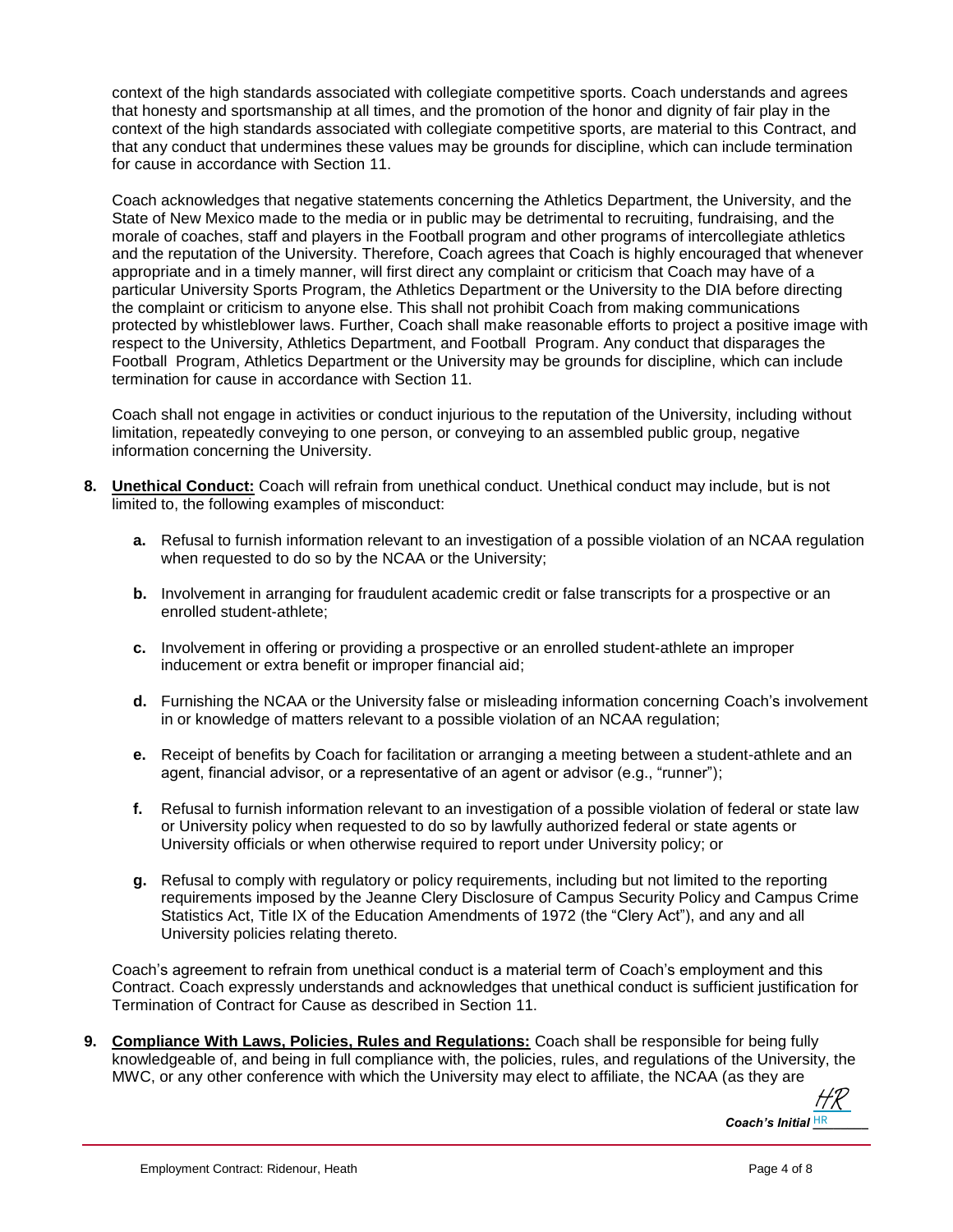currently in force and as they are amended from time to time), as well as applicable federal laws, including but not limited to the Clery Act; Title IX of the Education Amendments of 1972; applicable New Mexico laws; and University policies regarding crime reporting and sexual harassment, including, but not limited to sexual harassment, sexual misconduct, and sexual violence. Coach shall immediately report any apparent or confirmed violations of the above laws, policies, rules, and regulations occurring in the department to the university's compliance staff, the DIA, or UNM's Division of Human Resources, as well as other University official/departments as may be required by University policy. Upon receiving any information about a person who has experienced sexual misconduct, harassment, sexual assault or other sexual violence, Coach shall also report the information to UNM's Office of Compliance, Ethics and Equal Opportunity (CEEO) within 24 hours, or as soon as reasonably practicable, by calling CEEO at 505-277-5251 or by email at [oeounm@unm.edu.](mailto:oeounm@unm.edu) Failure by Coach to report immediately to the University's athletics compliance staff and, as appropriate the DIA or other responsible University official/department, any alleged violations of University, MWC or NCAA policies, rules or regulations by Coach or, upon becoming aware of violations by any coaches, staff members, student-athletes, or other persons under Coach's supervision that become known to Coach, which failure, in the reasonable opinion of the DIA (i) creates material risk for the University or Program or (ii) negatively affects the University or the Program in a material manner, shall subject Coach to disciplinary or corrective action as set forth in the NCAA enforcement procedure. Such failure to report shall also subject Coach to immediate suspension, at the University's sole discretion, for a period of time without pay, or termination as described in Section 11.

If the University determines that Coach is in violation of MWC or NCAA rules and regulations while employed by the University, or was in violation of NCAA or conference rules and regulations during prior employment at another NCAA member institution, Coach shall be subject to disciplinary or corrective action as set forth in the NCAA enforcement procedure and may be suspended without pay by the University at the University's reasonable discretion for a period of time not to exceed ninety (90) days, or terminated as described in Section 11. If Coach fails to meet his obligations as stated in this Section or fails to complete any Universityrequired training within six (6) months of the beginning of Coach's employment, or otherwise fails or refuses to meet his obligations under any law, regulation, policy or procedure, Coach may be subject to disciplinary action up to and including suspension and termination as described in Section 11.

Coach specifically acknowledges and agrees that Coach's compliance with applicable laws, policies, rules, and regulations are material obligations of this Contract.

- **10. Non-Applicability of University Employment Policies and Due Process Guarantees:** This Contract creates no expectancy of or property interest in continued employment with the University. Accordingly, no provisions of the University Administrative Policy manual (UAP) addressing or governing separation of employment, discipline and contract employees generally are applicable to Coach. No due process guarantees relating to progressive discipline, suspension, discharge, and appeal processes are accorded to Coach under this Contract. All rights, processes and notices afforded to Coach or required from Coach are specifically enumerated under sections 11 through 14 of this Contract.
- **11. Termination of Contract for Cause:** The University reserves the right to immediately terminate this Contract for cause at any time. Cause includes, but is not limited to, violation of any material obligation of Coach under this Contract or any amendments hereto. In addition to a material breach of this Contract, the parties agree that the following non-exclusive list constitutes cause for termination under this Section:
	- **a.** insubordination;
	- **b.** Coach's neglect of, or failure or refusal to perform, his duties as Assistant Coach in any material respect after receiving written notice of such failure or refusal from the DIA;
	- **c.** Malfeasance involving misuse of University or donor funds;
	- **d.** Coach's failure to comport himself in a manner consistent with good sportsmanship or the moral, ethical or academic standards specified in this Contract or in University policies and regulations;

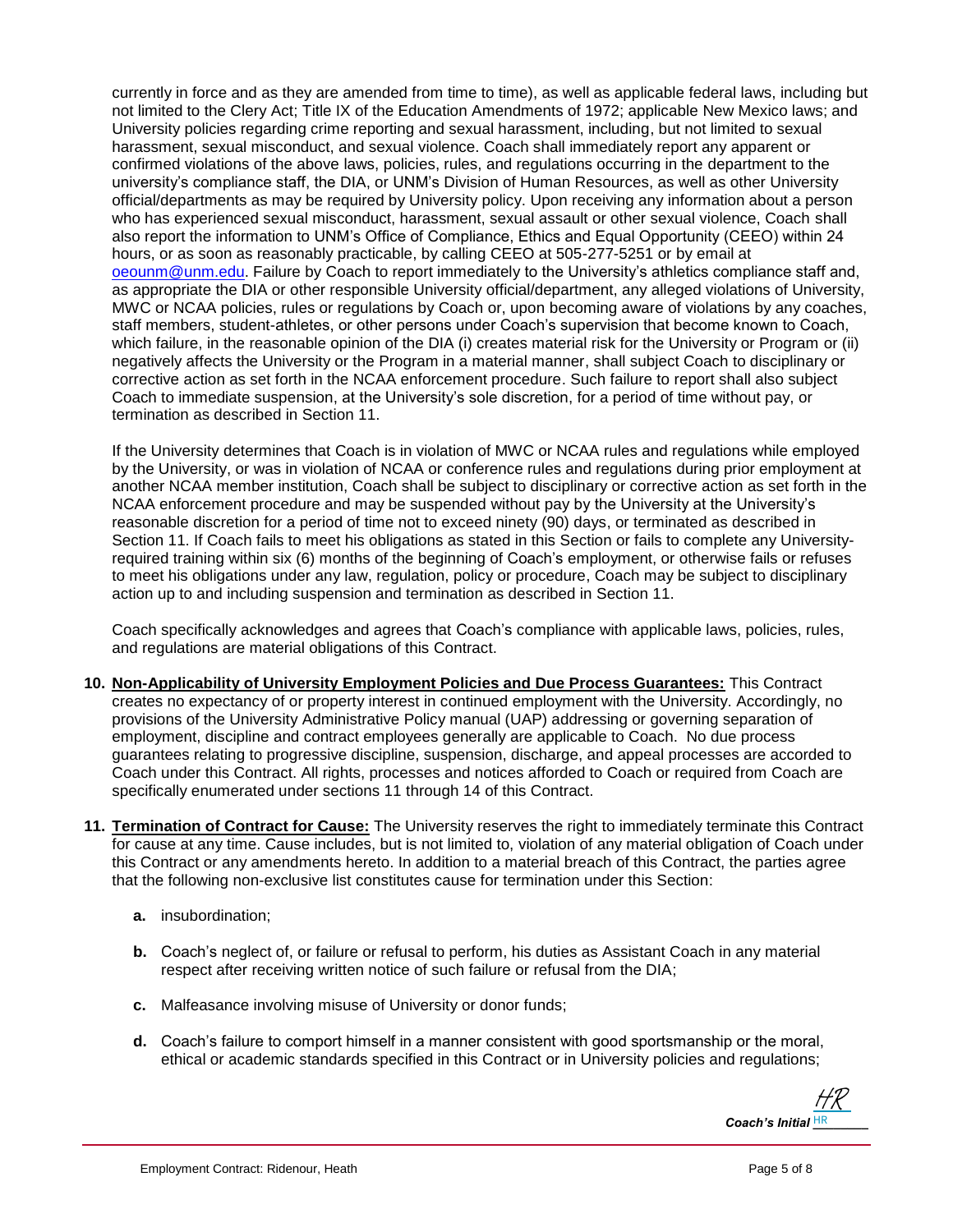- **e.** failure of Coach or any other person under his supervision and direction to comply with applicable standards or regulations of the MWC or the NCAA, federal or state law, or University rules, regulations or policies, as amended from time to time, regardless of whether such violation results in the imposition of sanctions or other consequences;
- **f.** Coach's failure to promote an atmosphere of compliance or his failure to properly and effectively monitor personnel under his supervision and direction which results in material non-compliance by Coach's personnel, with applicable standards or regulations of the MWC or the NCAA, federal or state law, or University rules, regulations, or policies, as amended from time to time, regardless of whether such violation results in the imposition of sanctions or other consequences;
- **g.** Coach's instruction to any assistant coach, student or other person to respond inaccurately or incompletely to any request or inquiry concerning a matter relevant to University's athletic programs or other institution of higher learning which shall be propounded by University, the NCAA, the MWC or other governing body having supervision over the athletic programs of University or such other institution of higher learning, or required by law;
- **h.** Coach's failure to fully cooperate in the enforcement and implementation of any drug testing and/or education program established by the University, the MWC, the NCAA, or pursuant to federal or state law that is applicable to student athletes or other employees of the University;
- **i.** Coach's being charged with, indicted for, pleading no contest to, or being convicted of (i) any felony; or, (ii) any misdemeanor involving gambling, drugs or alcohol. For purposes of termination of this Contract for cause, the parties agree that a conviction or plea will serve as conclusive evidence of the commission of the alleged crime by Coach;
- **j.** engaging in conduct which either (i) displays a continual, serious disrespect or continual, serious disregard for the mission of the University, (ii) brings Coach into public disrepute (ii) constitutes moral turpitude or breaches the high moral and ethical standards applicable to Coach as a visible representative of the University;
- **k.** major or repeated minor violation of policies, rules, or regulations of the University; major or repeated secondary infractions of the MWC or NCAA rules (including any similar infraction which may have occurred at Coach's prior employment); major or repeated minor violation of New Mexico or federal laws, regulations, or policies;
- **l.** Coach's misconduct, whether or not relating to Coach's employment, which is not in the best interest of the University or which violates the University's mission, interests, policies, or regulations, and which causes material damage to the reputation or dignity of the University or its athletics program;
- **m.** participating in any (i) gambling, bookmaking, wagering, or betting involving any athletic contest whatsoever wither by soliciting, placing or accepting a bet or wager or through a bookmaker, a pool, or any other method of gambling; or (ii) counseling, instruction, encouraging, or knowingly and intentionally permitting any student-athlete, assistant coach, or other individual under or subject to Coach's control, authority, or supervision to participate in such activity;
- **n.** failure to report promptly to the DIA in writing any violations or potential violations known to Coach of University Rules including, but not limited to, those by Coach, his assistant coaches, student athletes or other persons under the direct control or supervision of Coach;
- **o.** failure to take reasonable steps to ensure the physical and mental wellbeing of student athletes on the Football team;
- **p.** willful or grossly negligent conduct injurious to the University's Intercollegiate Football Program or the University;

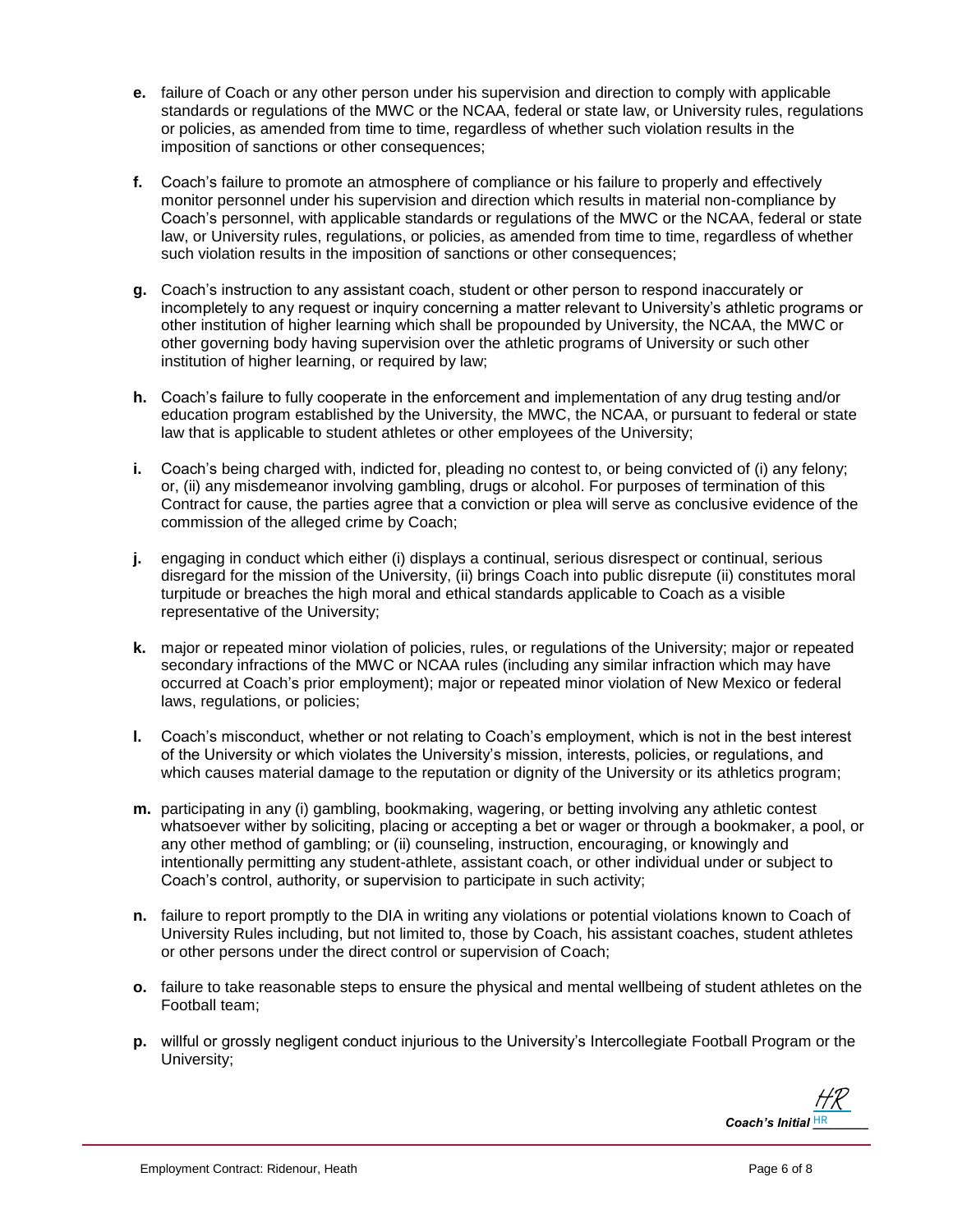**q.** any other reason violation of policies of the University or its Athletics Department.

If this Contract is terminated for cause, the University shall have no further liability except for base salary and fringe benefits accrued to the date of termination.

Nothing in this Section shall prevent, limit or otherwise interfere with the University's right to terminate the services of the Coach without cause at any time subject to the provisions of Section 13 herein. Coach expressly agrees that nothing in this agreement creates any expectancy of or property interest in continued employment and no University Administrative Policy addressing or governing progressive discipline, discharge or the appeal process for discharge shall be applicable to Coach.

**12. Termination by Request of Coach:** Coach may terminate this Contract at any time upon written notice to the DIA. In the event that Coach terminates this Contract pursuant to this Section, the University shall have no further liability except for base salary and benefits accrued to the date of termination.

Coach understands and agrees that termination of this Contract pursuant to this Section prior to the expiration of the Contract Term will cause irreparable harm to the reputation and athletic programs of the University in an amount not capable of precise calculation or quantification. Therefore, if Coach terminates this Agreement during the Contract Term, Coach agrees to pay to the University as liquidated damages, and not as a penalty, **fifty percent (50%)** of his base salary for the remainder of the Contract Term, within sixty (60 days of such termination.

- **13. Contract Non-Renewal:** Coach expressly agrees that there exists no expectancy of renewal of this Contract beyond the term stated in Section 2 herein. Coach also expressly agrees that no notice that this Contract will not be renewed is required. Coach understands that this provision contradicts UAP 3240, Contract Employees, and expressly agrees that no notice is required. The obligations of the University and Coach pursuant to this Contract shall terminate with his termination or the end of the Contract Term, whichever occurs first.
- **14. Termination by Disability or Death**: It is expressly understood and agreed that this is a personal service agreement between the parties and that in the event of the incapacity of Coach to the degree that he is rendered incapable of performing the obligations and duties contained in this Contract for a period of more than ninety (90) consecutive days, as certified by two (2) physicians selected or approved by the University, or his untimely demise, this Contract shall terminate and the University shall have no further financial or other obligation whosoever hereunder except to pay Coach his base salary and benefits accrued to the date of termination.
- **15. Complete Employment Contract:** This Employment Contract and any Exhibits attached hereto and incorporated herein by reference, constitute the final and complete agreement between the parties. Any amendments or further addenda, hereafter agreed to by both parties, shall be in writing and executed with the same formality. All prior and contemporaneous negotiations and agreements pertaining to Coach's employment by the University are deemed incorporated into this Contract and such documents and instruments are deemed to have been abandoned if not so incorporated. No verbal understandings, statements, promises, or inducements contrary to the terms of this Contract exist.
- **16. Severability:** If any provision of this Contract is held to be invalid or unenforceable for any reason, such provision shall be ineffective to the extent of such invalidity or unenforceability; provided, however, that the remaining provisions will continue in full force without being impaired or invalidated in any way unless such invalid or unenforceable provision or clause shall be so significant as to materially affect the Parties' expectations regarding this Contract. The Parties shall replace any invalid or unenforceable provision with valid provision which most closely approximates the intent and economic effect of the invalid or unenforceable provision.
- **17. Governing Law and Forum:** This Contract, and any other amendments, shall be governed by and construed in accordance with the laws of the State of New Mexico and the policies and procedures of The University of New Mexico Board of Regents.

*Coach's Initial* **HR** [HR](https://secure.na2.echosign.com/verifier?tx=CBJCHBCAABAAOpaRKjStyxWiL972KAJQZ4fGi4x3YH9l)